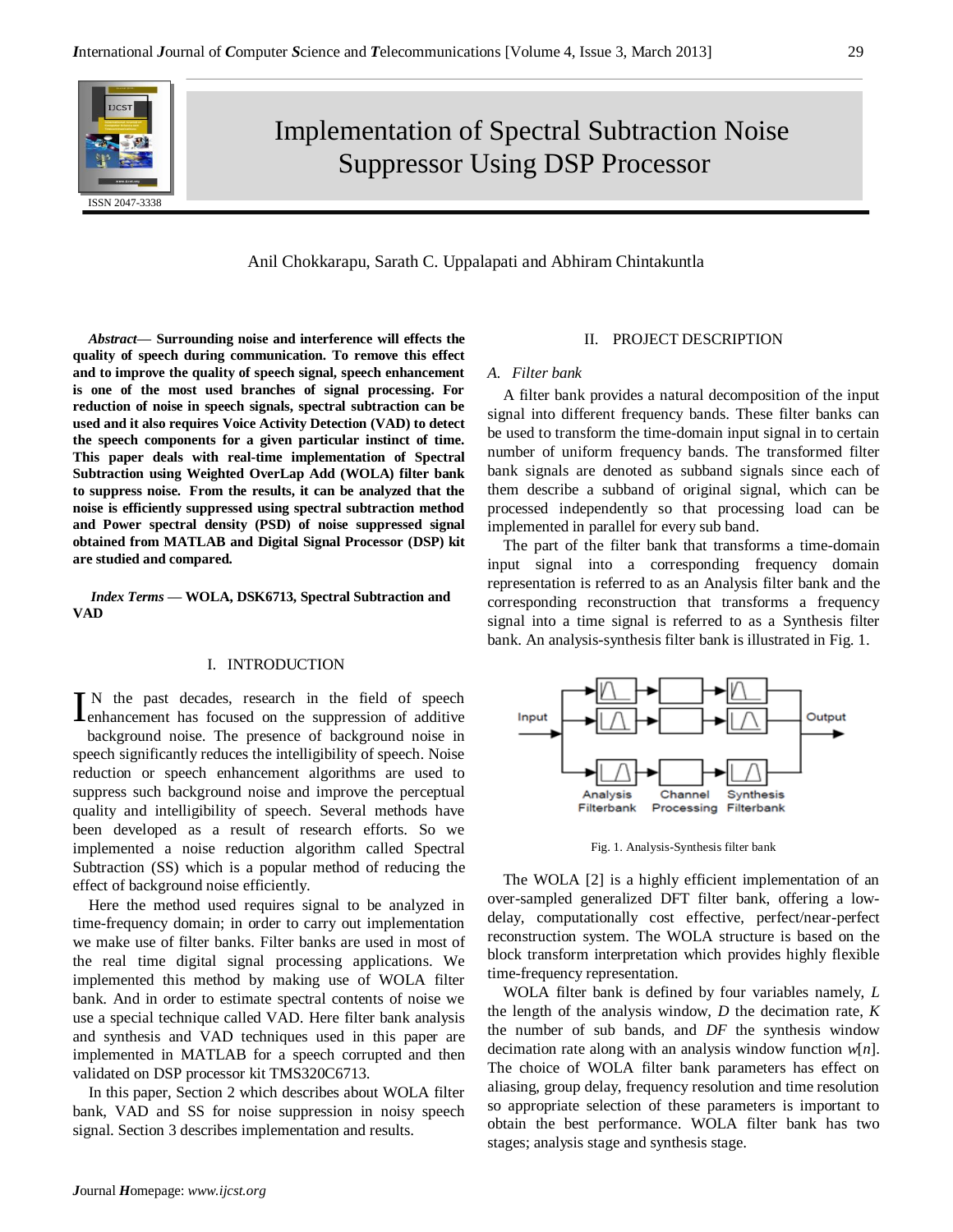A simplified block diagram of the WOLA analysis stage is shown in Fig. 2. Here, the input signal is shifted *D* samples at a time into the input First In First Out (FIFO) buffer *u*[*n*], of length *L* samples. Input FIFO is then windowed with a prototype Finite Impulse Response (FIR) filter (analysis window) of length *L* and stored into a temporary buffer of length *L* samples  $t_1[n] = u[n] * w[n]$ . The resulting vector is time folded into another temporary vector  $t_2[n]$  of K samples length. The temporary buffer is circularly shifted by *K/*2 samples in order to produce a zero-phase signal for the Fast Fourier Transform (FFT). This means that the upper half of  $t_2[n]$  is swapped place with the lower half of  $t_2[n]$ . The circularly shifted buffer  $t_2[n]$  is then fed into a *K*-sized FFT to compute FFT to subband signals  $x_k[n]$ . Then, the outputs from the analysis filter bank provide both magnitude and phase information.



Fig. 2. Analysis stage of WOLA filter bank

To generate a modified time-domain signal, the channel gains are applied to the *K*-sized FFT outputs (channel signals) and an inverse FFT is computed

The synthesis stage of the WOLA filter bank implements the WOLA procedure. The synthesis stage, as shown in Fig. 3, starts by applying a size-*K* IFFT to the processed subband signals  $y_k[n]$ . The IFFT output is circularly shifted  $K/2$ samples, to counter-act the circular shift used in the analysis stage, and the circularly shifted data is stored in a temporary buffer  $t_3[n]$ , of size *K* samples. The buffer  $t_3[n]$  is then stacked, by repetition, in the buffer  $t_4[n]$  of length *L/DF*, where *L* is the analysis window length, and *DF* is the synthesis window decimation factor. The buffer  $t_4[n]$  is weighted by a synthesis window function *z*[*n*] of size *L/DF,* defined as  $z[n] = w[nDF]$ , i.e. a factor *DF* decimated analysis window function. The weighted data is summed with the data in the output FIFO,  $t_5[n]$  of length *L/DF*, and the output FIFO data is over-written with the summation results into  $t_5[n] =$  $t_{\pi}[n] + z[n] * t_4[n]$ . The output FIFO is then shifted left by D samples i.e. FIFO's rear was filled with D zeros and out shifted data is actual output data block *y[nD]*.

## *B. Voice Activity Detection*

For audio processing applications such coding, enhancement, and recognition of speech, whose performance mainly depends upon Voice Activity Detection (VAD), since it is necessary to distinguish speech and noise components in the noisy speech data. The main primary function of voice activity detection is to produce an indication of speech presence in order to facilitate speech processing techniques /methods. The variety and the varying nature of speech and background noise make it challenging in designing. This VAD should be independent of application area and noisy condition i.e. may be varying or stationery. The main primary function of voice activity detection is to produce an indication of speech presence in order to facilitate speech processing techniques /methods. The variety and the varying nature of speech and background noise make it challenging in designing.

Here VAD works on the principle of extracting measured features from the incoming audio signal which is divided into frames of 10-40 ms duration. These extracted features from the audio signal are then compared to a threshold limit usually estimated from the noise only periods of the input signal and a VAD decision is computed. If the feature of the input frame exceed the estimated threshold value, a VAD decision (*VADout* = 1) is computed which declare that speech is present. Otherwise, a VAD decision (*VADout* = 0) is



Fig. 3. Synthesis stage of WOLA filter bank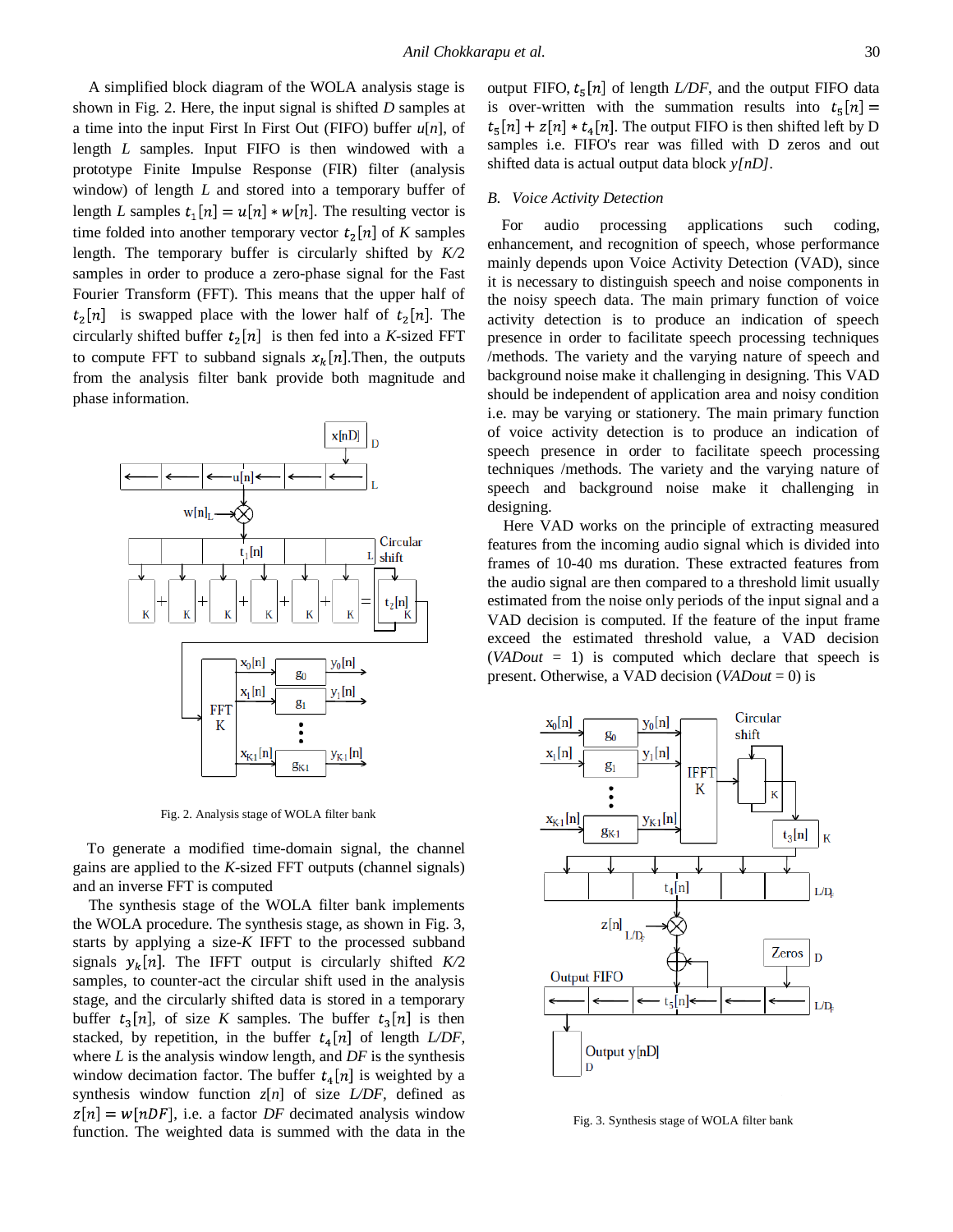computed which declares the absence of speech in the input frame. The block diagram of a basic VAD is shown in Fig. 4.

 Here the features are extracted by computing the subband power spectrum of signals. The subband energy compute is given by:

$$
E_{final} = (1 - t_A) * E_{initial} + t_A * x_k^2
$$
 (1)

here  $x_k$  subband sample,  $t_A$  is time constant which is learning parameter, depends on the subband framing time( $T_f$ ) and sampling frequency  $(f_s)$  of signal given by:

$$
t_A = 1/(f_s * T_f) \tag{2}
$$

Thus, by using this VAD we achieved in distinguishing between speech and variety types of acoustic background noise components with low Signal to Noise Ratios (SNRs).



Fig. 4. Block diagram of VAD

#### *C. Spectral Subtraction*

Noise reduction or speech enhancement algorithms/methods are used to suppress background acoustic noise and improve the perceptual quality and intelligibility of speech. One of the well-known noise reduction techniques is Spectral Subtraction [3]. This is frequency- dependent method that offers better quality of speech in the resulting enhanced speech with reduced residual noise

Now let us assume that the received subband signals comprise a mixture of clean speech plus background noise is

$$
X_k[n] = S_k[n] + V_k[n] \tag{3}
$$

here  $S_k[n]$  denotes clean subband speech and  $V_k[n]$  denote sub band noise.

The basic principle of the spectral subtraction method is to subtract the magnitude spectrum of noise from that of the noisy speech. And this method assumes that spectral properties of noise do not change much just before speech is active until the speech is active. An estimate of the noise signal is measured during silence or non-speech activity in the signal i.e.  $X_k[n] = V_k[n]$ .

The spectrum of input noisy speech signal is:

$$
P_{X,K}[n] = P_{S,K}[n] + P_{V,K}[n] \tag{4}
$$

And it is assumed that speech and noise are uncorrelated, i.e.,  $P_{SV,K}[n] = 0$ , so we may write above relation as:

$$
P_{S,K}[n] = P_{X,K}[n] - P_{V,K}[n] \tag{5}
$$

Hence, the spectral subtraction method continuously subtracts the noise spectrum estimate from the input signal spectrum to acquire an approximate speech spectrum, i.e.,

$$
\hat{P}_{S,K}[n] = max(\hat{P}_{X,K}[n] - \hat{P}_{V,K}[n], 0)
$$
\n(6)

the max-function is to ensure a constantly positive spectrum estimate. The enhanced speech signal is

$$
Y_K[n] = \hat{P}_{S;K}[n]_P^{\frac{1}{p}} e^{j \angle X_K[n]} \tag{7}
$$

In above equation (7),  $\angle X_K[n]$  is the phase property of noisy speech and *p* determines magnitude if  $p=1$  and power spectrum if *p*=2.

Power spectrum estimation for real time processing applications can be done using recursive averages as

$$
\hat{P}_{X,K}[n] = (1 - \lambda_K) \hat{P}_{X,k}[n-1] + \lambda_k |X_K(n)|^p \tag{8}
$$

here  $\lambda_k$  learning parameter is defined as  $\lambda_k = 1/F_sT_{\lambda,k}$  here  $F_s$  is the sampling frequency in Hz and  $T_{\lambda:k}$  is the average memory length in seconds. And the background noise spectrum is estimated during non speech activity when VAD=0 i.e.  $X_k[n] = V_k[n]$  then spectrum is estimated as:

$$
\hat{P}_{v,K}[n] = \begin{cases}\n(1 - \lambda_K)\hat{P}_{x,k}[n-1] + \lambda_k |X_K(n)|^p & \text{if } VADout = 0 \\
\hat{P}_{v,k}[n-1] & \text{else}\n\end{cases} \tag{9}
$$

#### *D. TMS320C6713 Digital Signal Processor*

The TMS320C6713 DSP Starter Kit (DSK) [4] device is based on the high-performance advanced VelociTI very-longinstruction-word (VLIW) architecture developed by Texas Instruments (TI). The VelociTI architecture provides ample performance to decode a variety of existing digital audio formats and the flexibility to add future formats. The kit uses USB communications for true plug-and-play functionality. The C6713 is based on the TMS320C6000 DSP platform designed to needs of high-performing high-precision applications such as pro-audio, medical and diagnostic.

The block diagram of C6713 DSK is shown in Fig. 5**,** it consists of internal program memory 256KB of L2 cache memory shared between the programmer and data spaces, which is structured such a way that it fetches eight instructions for every cycles futures of C6713. The DSK kit package is powerful tool with hardware and software support for real time processing application, it includes 32-bit stereo codec, and board uses sigma-delta technology for analog to digital conversion and also digital to analog conversion. It is connected to 12 MHz system clock, the on board kit includes SDRAM, flash memory and four connections MIC IN, LINE IN, LINE OUT and HEADPHONE OUT.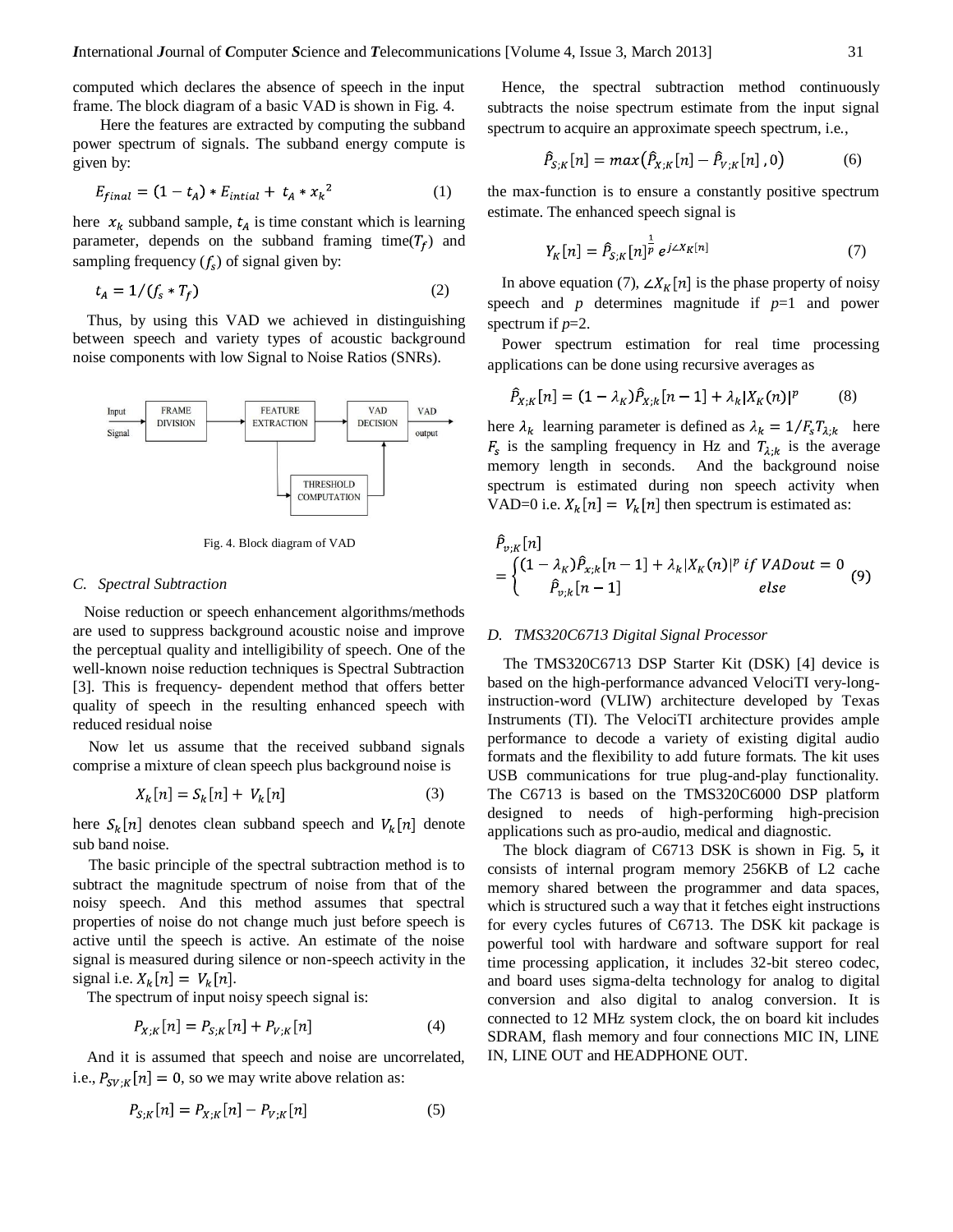

Fig. 5. Block diagram of TMS320C6713 DSP kit

## III. IMPLEMENTATION AND RESULTS

Here for implementation a speech signal is degraded with a background noise of restaurant noise which is recorded at sampling frequency of 8 KHz. Then a filter bank is implemented with following parameters chosen are *L*=128, *K*=32, *D*=2, *DF*=1. Initially filter bank implemented in Matlab and then evaluated it on DSP kit. We tested the implementation of perfect filter bank by analyzing the result of the output in comparison with its input clean speech signal by using Perceptual Evaluation of Speech Quality tool (PESQ) and then evaluated filter bank on DSP kit by exporting WOLA filter coefficients into CC Studio to implement filter bank on the DSP processor (TMS320C6713) then finally verified by observing spectral densities of input and output signals of filter bank.

 Calculation of the VAD data is done before the spectral subtraction, the noisy speech signal and VAD output is shown in Fig. 6.



Fig. 6. VAD Decision Data and Input Noisy Signal

From Fig. 6. We can observe clearly that VAD part determines the instance of time where the speech is active. For VAD decision we have chosen the SNR threshold to be equal to 1. And this predefined SNR threshold is used for comparison with signal and noise energy of every new sample and decision is made based on comparison. The VAD decision is denoted as *VADout* and it depends on the energy difference between signal and noise. If *VADout*=1 it indicates the activeness of speech and *VADout*=0 indicates no speech. The noise spectrum is calculated at the instance where speech is inactive and this spectrum can be used in spectral subtraction when speech is active, this process repeats when *VADout*=0.



Fig. 7. Comparison of noisy speech signal and processed signal

We perform spectral subtraction depending upon the date obtained from VAD, and whose noisy signal and the processed signals are plotted as shown in fig. 5.

From Fig. 7, it can be inferred that the noise is substantially suppressed. After implementing above noise suppression algorithm in MATLAB, we generated WOLA filter coefficients and exported in to CC Studio to implement this technique on the DSP processor (TMS320C6713). On this processor we efficiently suppressed noise by using spectral subtraction technique with the use of CC Studio software. In order to plot the spectrum of output signal from DSP processor we use "Wavrecord" command in MATLAB to record the signal and then we calculated its Power Spectral Density (PSD) in MATLAB which is represented in Fig. 8.



Fig. 8. Power spectrum of noise suppressed signal recorded from DSP and MATLAB